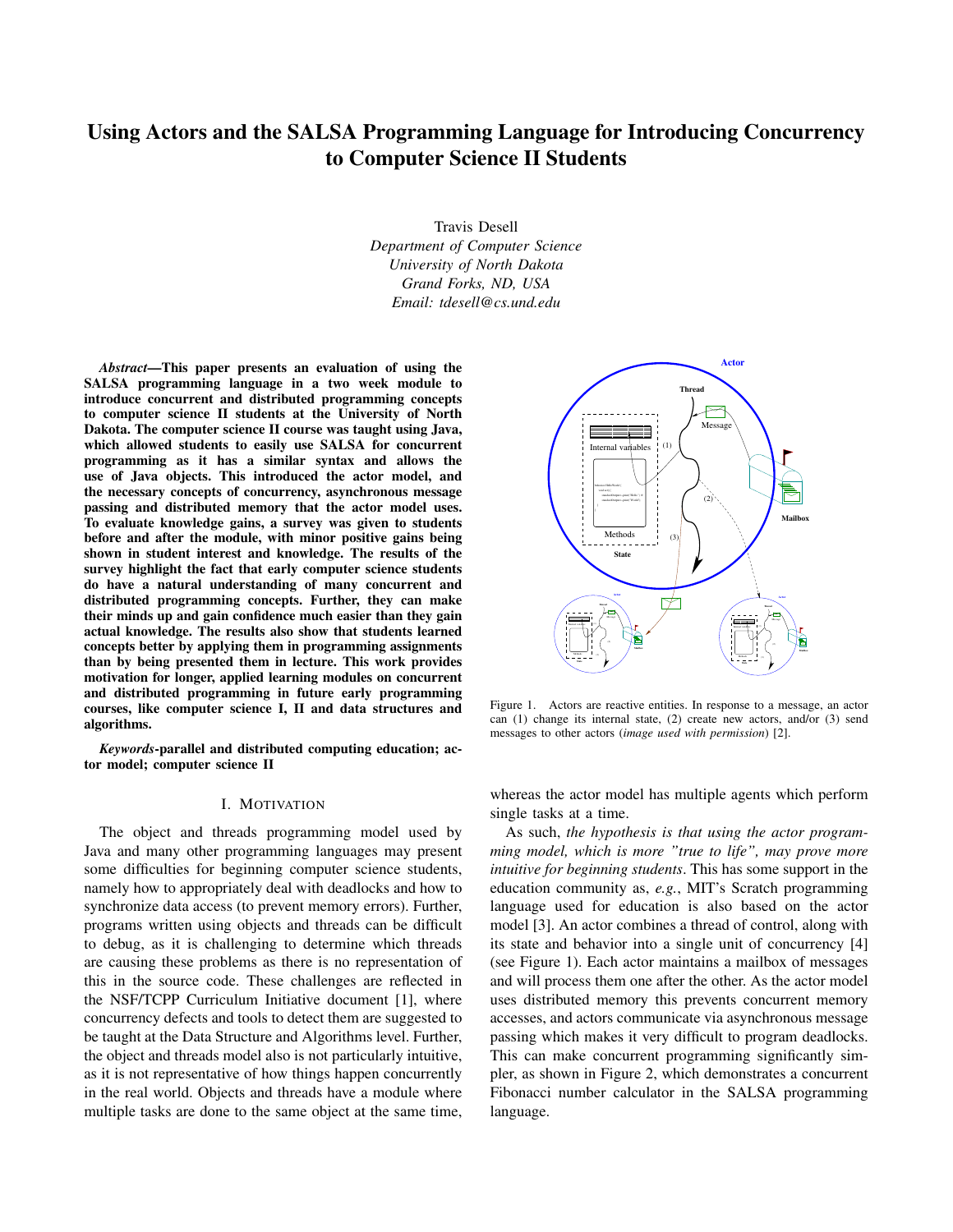```
1: behavior Fibonacci {
2: int n;
3:4:Fibonacci(int n) {
5: self.n = n;
6:7:
8: Fibonacci(String[] arguments) {
9: n = Integer.parseInt(arguments[0]);
10:
11: self<-finish( self<-compute() );
12: }
13:
14: int compute() {
15: if (n == 0) {
16: pass 0;
17: \qquad } else if (n \leq 2) {
18: pass 1;
19: } else {
20: pass new Fibonacci(n-1)<-compute()
21: + new Fibonacci(n-2) <- compute();
22 \cdot 123: }
24:
25: ack finish(int value) {
26: System.out.println(value);
27: }
28: 1
```
Figure 2. A simple concurrent Fibonacci program in SALSA. The SALSA syntax is extremely similar to Java's syntax, and it can utilize all of Java's libraries (lines 9, 26). The new command creates a (concurrent) actor (lines 20 and 21), and  $\le$  - sends asynchronous messages (lines 11, 20, 21). If a message or result of a message requires the result of another message (lines 11, 20, 21) it will not be sent until the required result has been sent with the pass statement (lines 16, 18, 20, 21), similar to a return statement. The constructor taking a array of arguments serves as an actor's main method. This example is also a simple introduction to concepts of divide & conquer, recursion and reduction.

#### II. METHODOLOGY

Computer Science II has been traditionally taught in Java at the University of North Dakota, to introduce students to concepts of object oriented programming such as inheritance, polymorphism, generics and software design. Other topics of the course include, in addition to an overview of Java's libraries and syntax, an introduction to data structures such as stacks, queues and trees, as well as sorting algorithms such as quicksort and mergesort, which also introduce the students to recursion, and their analysis using big O notation.

Computer Science II is taught with a strong focus on applied learning by using extensive in-class programming assignments to reinforce the information taught in the lectures. One class a week is lecture style, while the remaining two classes are in the lab, along with an additional 2 hour evening programming lab. Because of this, students typically complete 2-3 programming assignments a week based on applying the information taught in the lecture. In general, while students have found the amount of programming to be challenging, they prefer the active learning and recognize the necessity of becoming stronger programmers to succeed in the computer science field.

In this course structure for Computer Science II, the goal



Figure 3. The trapezoidal master creates N trapezoidal worker actors, sends messages to them to calculate their slice of the integral (which are done in parallel), then combines the results when the workers are done.

was to develop a course module (over a period of two weeks) to begin to introduce concurrent programming topics using the SALSA programming language. A survey was given to students pre- and post- module to measure knowledge gains, changes in student confidence as well as student interest in concurrent and distributed programming.

## III. TEACHING CONCURRENCY USING SALSA

With the structure of Computer Science II, there was time for one hour lecture and 4 lab hours each week. As opposed to most other weeks in the course, where students had 2-3 programming assignments to complete in the lab sessions, students were given a single programming assignment due to the fact that the concepts involved were more advanced and that they were using a new programming language.

The first week's lecture focused on introducing the syntactic differences between SALSA and Java, as well as the concepts of concurrency, asynchronous message passing and distributed memory. Students were given skeleton code for a parallel trapezoidal rule solver and asked to implement a version which could run any number of worker actors which could calculate slices of the trapezoidal rule, whose results would be summed up by the master actor (see Figure 3).

The second week focused on introducing non-determinism and concurrency defects. In actor programming languages, most concurrency defects occur due to the fact that when messages are sent asynchronously, the order they are received in is not necessarily the order they were sent in, which is a direct example of non-determinism. Students were given a faulty dining philosophers SALSA program, which resulted in deadlock, and were asked to fix the program so that no philosopher starved.

On average, students performed well on the programming assignments, and in general, students responded positively to using the SALSA programming language. Of particular note, the lack of static methods and fields (SALSA uses a non-static main constructor, as opposed to a static main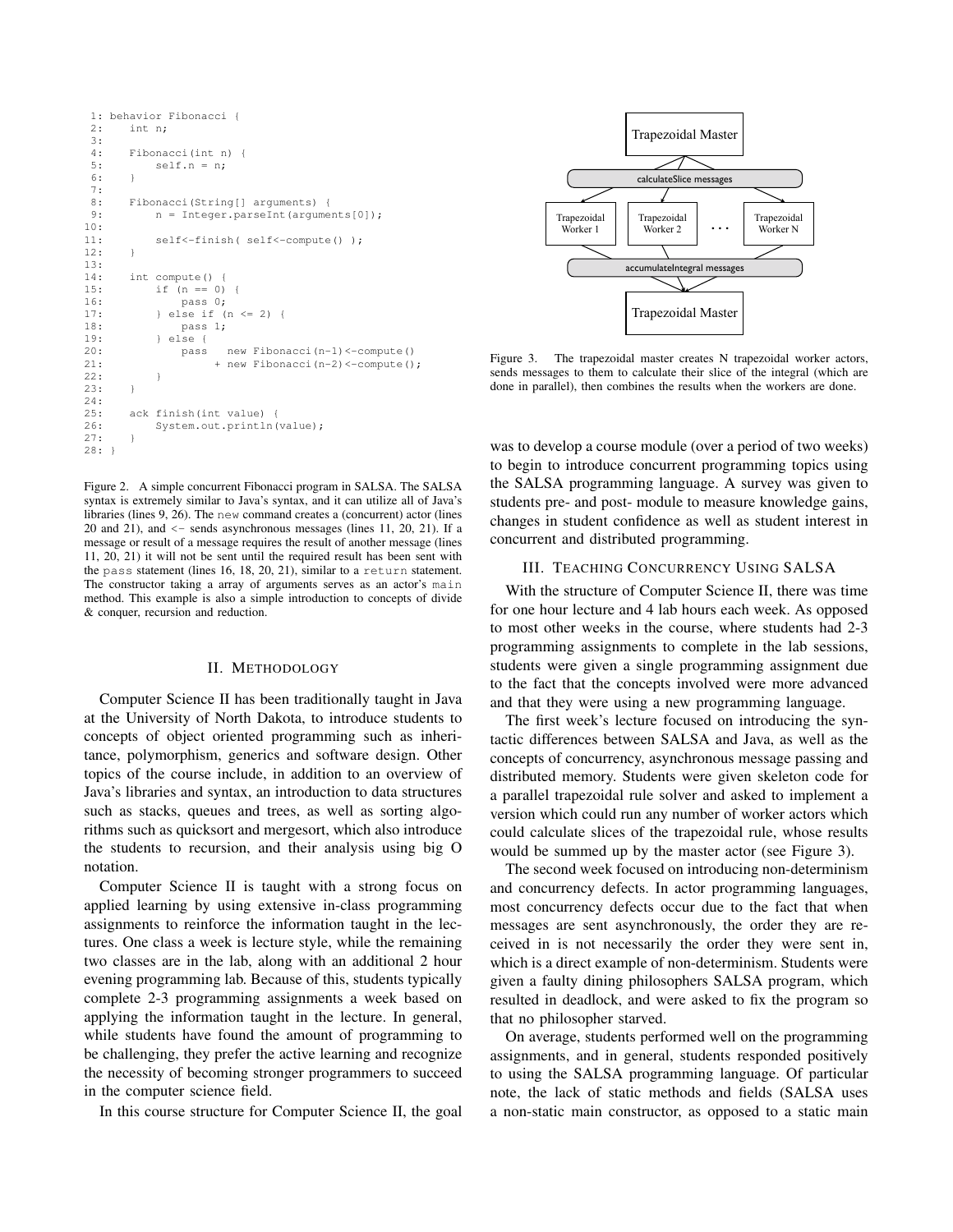

Figure 4. Histogram showing the grade distribution of the two programming assignments. Grades were very bimodal – either students successfully completed the assignments or did not do them at all.



Figure 5. The change in student interest in distributed and concurrent programming, pre- and post-module.

method), which many students struggled with of the course, aided many students in quickly picking up the language.

The average grade over all students for the non-SALSA lab assignments was a 78.3, while the trapezoidal assignment had an average grade of 76.8 and the dining philosophers had an average grade of 63.2 – however for both assignments the grade distribution was very bimodal (see Figure 4), most students successfully completed the lab and received a 100, while the rest did not submit the lab and received a 0. As the dining philosophers assignment was the last of the semester, the lower grade may be due to the fact that students simply did not do the assignment due to studying for tests in other courses, rather than the fact they struggled with the material.

## IV. SURVEY EXAMINATION

A survey was given to students before and after the module on programming in SALSA. The Computer Science II course consisted of 34 students (22 were Computer Science majors). Of these students, 24 students took the pre-survey and 27 students took the post-survey, with 21 students taking both the pre- and post-survey. The first part of the survey addressed student interest and experience in concurrent and distributed programming. Figures 5 and 6 show how student interest and experience changed during the course of the module, for all students surveyed.

*Interest:* Pre-survey, 1 student reported no interest, 17 reported some interest, and 6 reported significant interest.



Figure 6. The change in (self-assessed) student experience, pre- and postmodule.

Post-survey, 4 students reported no interest, 13 reported some interest, and 10 reported significant interest. While unfortunately the interests of all students weren't increased by the module, but more students had an increase in interest than did not (although this is most likely not statistically significant). However, the most important thing to note here is the importance of how these topics are taught to beginning computer science – *a two week module was sufficient to some students for making up their minds about further studying this subject*. Student major may have also had some effect on student interest, as 3 of the 5 students who reported no interest in the post survey were not computer science majors.

*Experience:* Pre-survey, 18 reported no experience, 6 reported some experience and 0 students reported significant experience, and post-survey 7 reported no experience, 20 reported some experience, and 0 reported significant experience. Again, a short two week module can have a significant effect on beginning computer science learners, as most students reported that the module gave the some experience in concurrent/distributed programming. The students were also reasonable about their self assessed knowledge, as none reported that they gained significant experience from the module.

The rest of the survey consisted of questions divided into five categories: concurrency, asynchrony vs. synchrony, determinism, distributed vs. shared memory, and concurrency defects. The categories were chosen due to their relatedness to programming in the SALSA programming language and what was taught during the two week module. Each category consisted of 3 to 4 (generally real-world) scenarios which addressed concepts for those categories. The rationale behind this approach was that many concurrent and distributed computing topics generally occur in the real world, so students may actually have some understanding of them, but not knowledge of the appropriate terminology.

For each of the scenarios given, students were asked to mark if the scenario was an example of the topic in question (for more details see the section on each topic). Students were also asked to provide their confidence in each answer (from 0 for no confidence to 5 for extremely confident), however for some reason most students only reported their confidence for scenarios that were marked. Unfortunately, this makes the confidence data of limited use. Further, this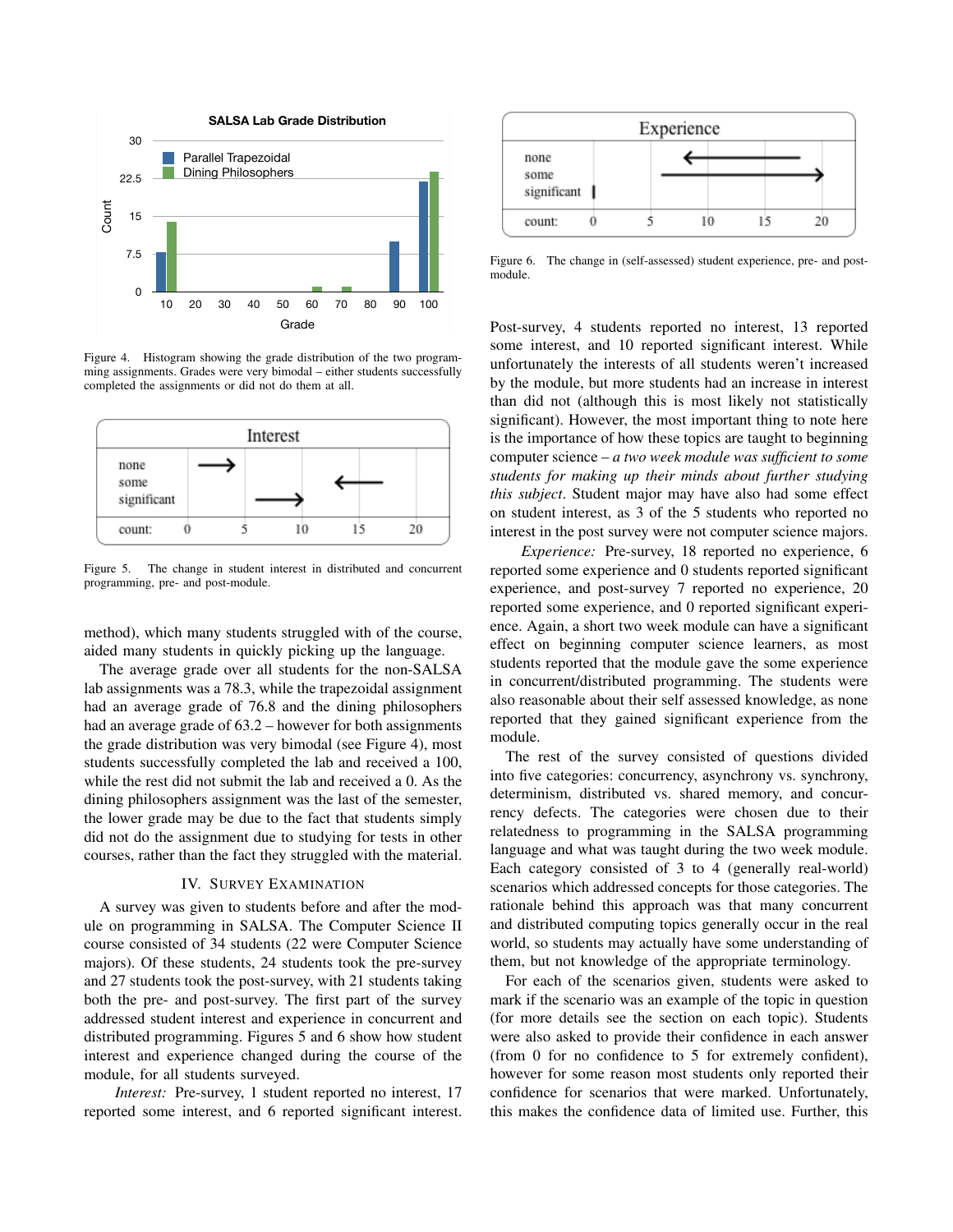

Figure 7. The change in student knowledge for the concurrency section. (a), (b), (c), and (d) correspond to the scenarios described in Section IV-1, and the arrows show the change the counts of wrong, right and no answers for students which took both the pre- and post-surveys.

made it unclear if a student left a scenario unmarked if they actually giving an answer, or not answering at all. Because of this, data is presented for correct, wrong and no answers (as opposed to just correct and wrong). A response was scored wrong if the student checked the scenario when it was not an example of the topic. A response was scored correct if the student marked (or did not mark) the scenario correctly. A response was scored as no answer if it should have been marked and was not (and no confidence was given).

Survey results for these five categories are presented in the following sections:

*1) Concurrency:* Students were asked to check which of the following scenarios were examples of concurrency:

- *(a) Having each member in a group programming project work on a different section of code before combining them all at the end.*
- *(b) Having one roommate wash the dishes while the other dries the washed dishes.*
- *(c) Answering the questions in this survey sequentially, one after the other.*
- *(d) Answering the questions in any order, returning later to questions you may have skipped.*

The first two scenarios are examples of concurrency while the last two are not. Figure 7 shows how the responses of the students changed over the course of the module. For scenarios (a) and (b), average student confidence increased from 3.1 to 3.6 and 3.0 to 3.7, respectively. Not enough confidence data was gathered for scenarios (c) and (d) as students did not report confidence for unmarked scenarios. There were mild improvement for scenarios (a), (b) and (c),



Figure 8. The change in student knowledge for the asynchrony vs. synchrony section. (a), (b), and (c) correspond to the scenarios described in Section IV-2, and the arrows show the change the counts of wrong, right and no answers for students which took both the pre- and post-surveys.

but it is not clear why less students were correct on scenario (d) post module. One potential reason is the fact that as SALSA uses asynchronous message passing, when messages are sent they can be received and processed in different orders than they were sent. Students may have confused this behavior of SALSA with this scenario. The results show that the students do have a general understanding of the topic, as the answers were mostly correct both pre- and post-module.

*2) Asynchrony vs Synchrony:* Students were asked to mark which of the following scenarios were examples of asynchronous communication (as opposed to synchronous communication):

- *(a) Invoking a method on a Java object.*
- *(b) Sending someone an email and then working on something else while waiting for the response.*
- *(c) Hitting the submit button on a webpage, which updates a database on the web server before displaying a success webpage.*

The second scenario was an example of asynchronous communication, while the others were not. Figure 8 shows how the responses of the students changed. For scenario (b), student confidence increased from 2.5 to 3.7. Interestingly, teaching a module using SALSA should have highlighted the difference between object method invocation (as done in Java) vs. asynchronous message passing (as done in SALSA), however less students answered scenario (a) correctly after the module, and more students did not provide an answer for scenario (b). So while the students who answered correctly had greatly improved confidence, for other students either the scenarios were confusing or something went awry in the course module (perhaps due to the fact that Java objects can be used within SALSA programs; albeit still by synchronous method invocation). As with the previous topic, the students generally had a good understanding of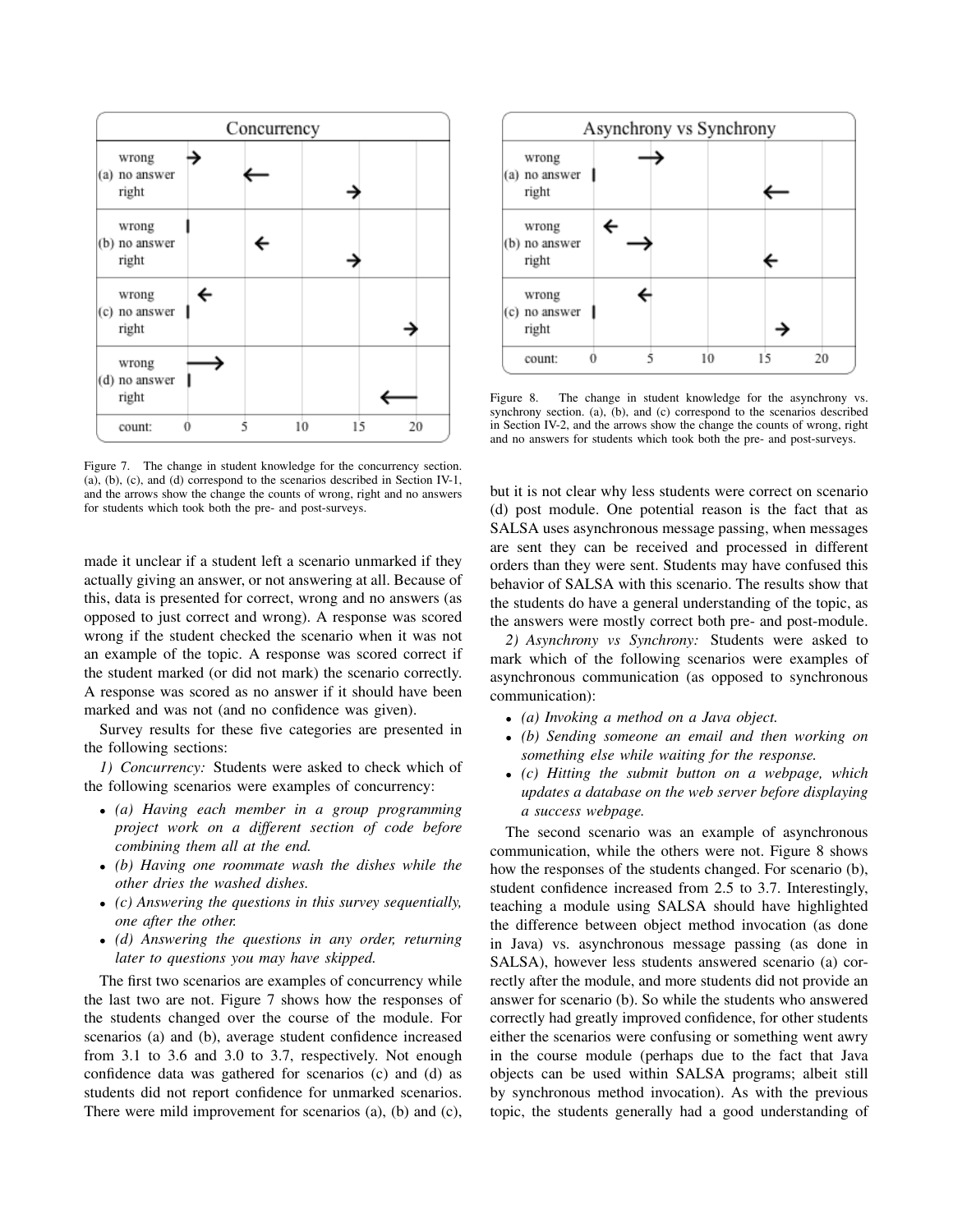

Figure 9. The change in student knowledge for the determinism section. (a), (b), (c), and (d) correspond to the scenarios described in Section IV-3, and the arrows show the change the counts of wrong, right and no answers for students which took both the pre- and post-surveys.

these topics both pre- and post-module.

*3) Determinism:* Students were asked to mark which of the following scenarios were deterministic (as opposed to non-deterministic):

- *(a) Making ten six-sided dice rolls and calculating their sum.*
- *(b) Having two computer processes continuously send messages between each other for 10 seconds, and calculating the total number of messages sent.*
- *(c) Performing Quicksort where the pivot is chosen randomly, using a random seed.*
- *(d) Performing Quicksort where the pivot is chosen randomly, using the same seed.*

Scenario (a) and (d) were deterministic, while the others were not. Student confidence increased from 2.0 to 3.0 for (a) and 1.8 to 2.8 for (d). However, unlike the previous topics, student confidence was lower, along with the correctness of their answers both pre- and post-module. This does make some sense as determinism is less readily apparent in real life situations as the previous topics. The module improved scores for scenarios (a), (b) and (c), but decreased answers for scenario (d). It is not readily apparent why students would have performed worse in scenario (d), other than previous to the SALSA module students were programming quicksort as part of their lab programming assignments (where random number generation seeding was taught), and may have forgotten about this during the SALSA module.

*4) Distributed vs Shared Memory:* Students were asked to mark which of the following scenarios used distributed memory, as opposed to those that used shared memory:



Figure 10. The change in student knowledge for the distributed vs. shared memory section. (a), (b), and (c) correspond to the scenarios described in Section IV-4, and the arrows show the change the counts of wrong, right and no answers for students which took both the pre- and post-surveys.

- *(a) Using software like Dropbox to save copies of your homework and class materials to a remote cloud storage service which will sync the same files on your laptop and desktop in case one breaks.*
- *(b) Running a parallel mergesort on a computer with 4 processors, all of which have access to the same memory which stores the array being sorted.*
- *(c) Two teaching assistants have a stack of papers to grade. One TA will grade the first half of the papers and the other TA will grade the other half of the papers.*

Scenario (c) is an example of distributed memory, while the others are not. Student confidence for scenario (c) decreased from 2.9 to 2.6, and increase for scenario (b) from 1.8 to 3.1. These results are particularly interesting, as scenario (c) is the only scenario where student confidence decreased. This makes the results for scenario (c) not as bad, as while more students were incorrect, at least they were less confident about it. However, more students were wrong about scenario (b) and they were significantly more confident about it which is a problem. Actors explicitly use distributed memory and students had to deal with this in their programming assignments, so it is not quite clear why the students' answers changed in this manner.

*5) Concurrency Defects:* Lastly, students were asked to mark which of the following were an example of a defective concurrent system:

• *(a) Three philosophers sit at a circular table with three forks. One for is in between each philosopher. Each philosopher will attempt to pick up the fork to the left of them and hold it, while trying to pick up the fork to the right of them. After a philosopher has both forks they will eat their meal and put the forks down (so the other philosophers can pick them up).*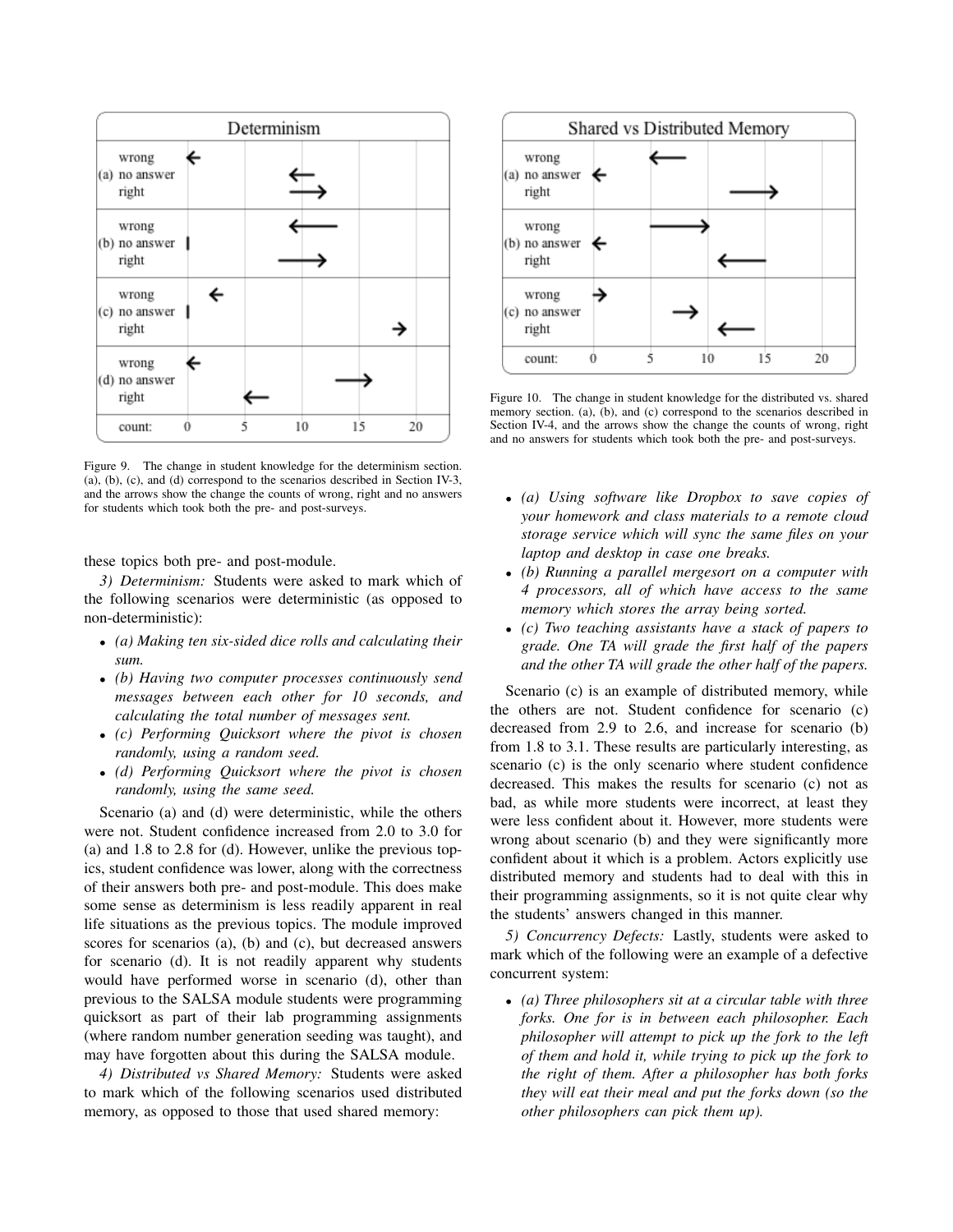

Figure 11. The change in student knowledge for the concurrency defects section. (a), (b), and (c) correspond to the scenarios described in Section IV-5, and the arrows show the change the counts of wrong, right and no answers for students which took both the pre- and post-surveys.

- *(b) A group of athletes are running in a line around a track. Every minute, the athlete in the back of the line will sprint to the front of the line.*
- *(c) Two robots are coming at each other from opposite directions down a hall. The first robot is programmed to move 1 meter to the left if something is in its way. If something is still in its way it will attempt to move 1 meter to the right. Robot 1 will repeat this left-right process until it can move forward. The second robot is programmed to move 1 meter to the right if something is in its way. If something is still in its way it will move 1 meter to the left. Robot 2 will repeat this right-left process until it can move forward.*

Both scenarios (a) and (c) are defective concurrent systems, providing examples of potential deadlock and livelock, respectively. Student confidence increased in scenario (a) from 2.0 to 3.5 and in scenario (c) from 2.0 to 3.4. Scenario (a) is the dining philosophers problem, and fixing a dining philosophers program which resulted in deadlock was the second SALSA programming assignment in the module, so the improvement in correct answers is positive result for this assignment. However, scenario (c) which was presents an example of livelock (and which was explicitly lectured on) resulted in an increase in wrong or no answers. While this is not a positive result, it does provide more evidence that having students actively work on a problem (as opposed to just being lectured on it) does a better job at promoting learning.

## V. FUTURE WORK

Given that this was the author's first time performing a more rigorous evaluation of course content, there were a number of pitfalls which could have been avoided and in doing so could have provided more information about the effectiveness of the teaching methods used. First, it became apparent that in developing a survey, instructions must be very explicit (and perhaps gone over multiple times) as the students did not mark their confidence for each scenario, but rather only the ones they marked as an example of the given topic. In future surveys, this will be addressed to ensure that the most information can be gathered about the teaching methods, and also so it can be differentiated between a student giving a negative answer to a scenario and a student simply not answering the question at all. Second, more input on the scenarios presented in the survey by other teachers could result in scenarios that can more accurately access a students knowledge and learning. Some of the scenarios (in particular 3a, 4a, 5b, and 5c) could also be improved or replaced with ones with more clear cut answers.

It will also be interesting to try a similar approach in future courses, using different concurrent programming paradigms and languages, such as OpenMP [5] and Scala [6], to evaluate their effectiveness in teaching new computer science students. With a more refined survey, and investigation in multiple classes, it will be possible to gather more robust and informative data.

## VI. DISCUSSION

Perhaps the most important information to take from this work is that early programming students do have a basic understanding of concurrent and distributed programming topics, without having any formal instruction on them, as most things in the real world operate concurrently. Second, and as a warning to those seeking to introduce these topics into their curriculum, increasing student confidence in a topic is significantly easier than increasing their actual knowledge – which can prove dangerous as students can easily become more sure of their incorrect knowledge.

While the effect of using SALSA for the course module was only moderately positive, there is reason to believe that with some changes it could be a very successful method for introducing concurrent and distributed programming to early programmers. First, the module only lasted for two weeks, and while this was sufficient to increase student confidence, the level of student knowledge was not improved on a similar level. On the other hand, topics which students directly had to apply via programming assignments showed the largest improvement (as in scenario 5a).

This is positive in that it does show that students at this level can learn and understand these topics – however it should be noted that some students may still be at the level of code modification and testing, so they can simply get things to work without understanding the *why* of how they worked. However, it does mean that more time (especially applied time) must be devoted to these topics if students are going to understand them at this level. As such, future examination of this subject using SALSA and other distributed/concurrent programming languages/paradigms should involved more